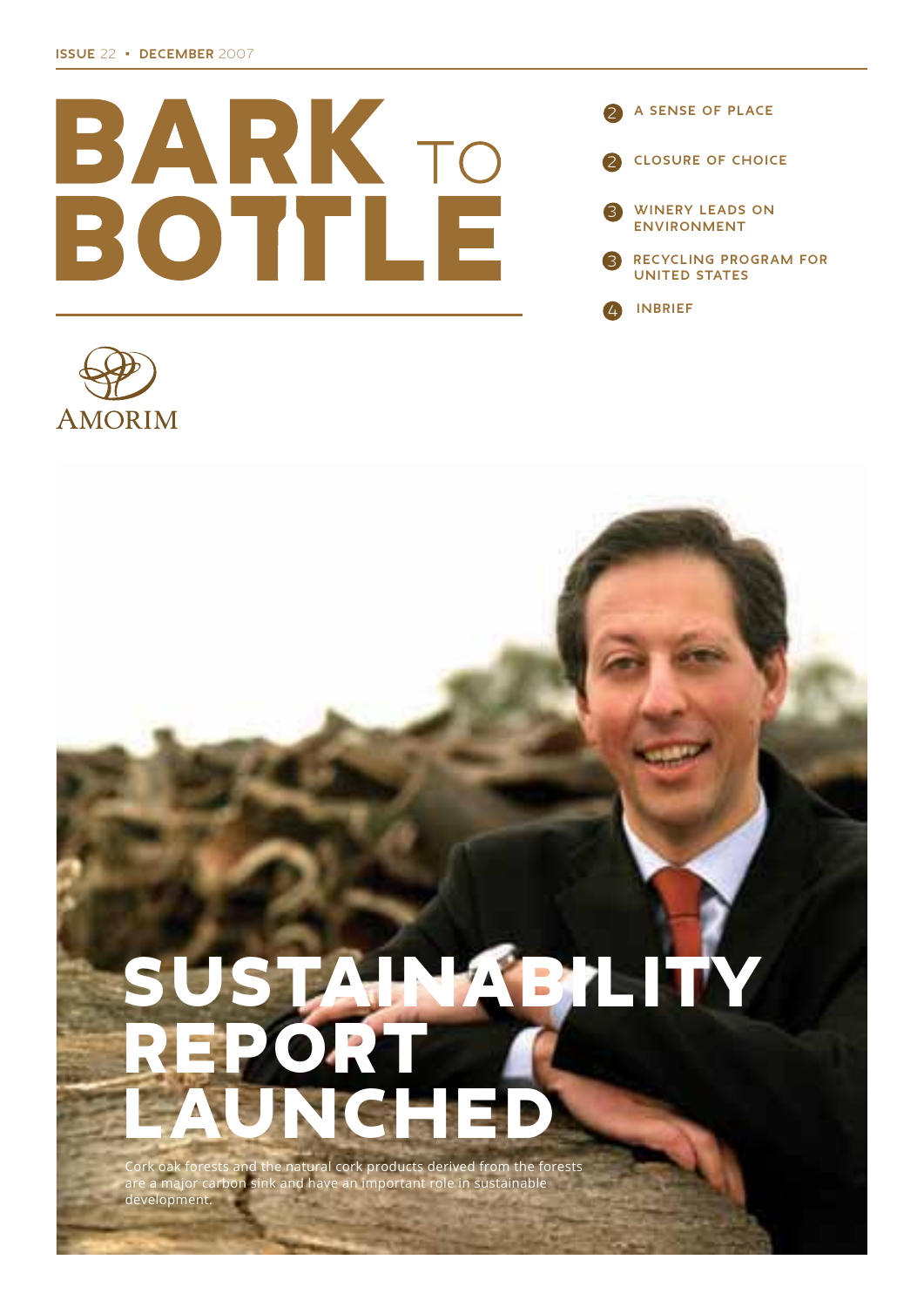

# **SUSTAINABILITY REPORT LAUNCHED**

Cork oak forests and the natural cork products derived from the forests are a major carbon sink and have an **important role in sustainable development.**

The crucial role of cork in carbon dioxide retention, preserving biodiversity and combating desertification was highlighted in a landmark report on sustainability published recently by Corticeira Amorim.

The report, Corticeira Amorim's first annual review on sustainability, details the company's sustainable development policies and performance, as well as social responsibility and related corporate activities.

It has been released at a time when public awareness of cork's crucial sustainability role is enhancing worldwide interest in natural cork as the most viable wine closure.

Natural cork's positive environmental values have received extensive global media coverage recently including reports in Time, Forbes, USA Today, CBS News and Business Week.

Introducing the Sustainability Report, Corticeira Amorim's chairman and CEO António Amorim said the performances and practices outlined in the report were the direct result of a culture of sustainability that had guided the company's business activity since the 19th century.

"Corticeira Amorim, in addition to benefiting from a gift of nature, has also structured its business activities around the adoption and strengthening of sustainable development practices," he said.

The company's approach is based upon several aspects, including transforming a natural raw material extracted cyclically from trees without harming them, promoting the economic and social sustainability of areas at risk of desertification, while making high value-added products that retain the unique and intrinsic characteristics of natural cork. This is achieved through an integrated manufacturing process that is practically waste-free.

Mr Amorim said the company had produced its first Sustainability Report as it



was aware of its responsibility as the leader in the industrial cork business, the segment that guarantees the economic viability of the world's cork forests.

The major highlights in the report include:

- ǩ Cork oak forests and the resulting manufactured natural cork products have a proven, positive role in sustainable development.
- The role of cork in CO2-retention, preserving biodiversity and combating desertification, is crucial in minimising the world's ecological footprint.
- ǩ CO2-retention capabilities of Portugal's cork forests are estimated to be as high as five per cent of the country's annual emissions, or 4.8 million tons per year.
- ǩ Amorim's annual production of natural wine stoppers alone retains over 25 thousand tons of CO2 creating a

unique balance between the creation of wealth and the protection of the environment.

Over 45 per cent of Amorim's energy needs are supplied by renewable sources, including natural cork itself.

Corticeira Amorim will continue to plan, control and report on its performance in matters relating to the environment and the promotion of sustainable development. The company will conduct an annual review and each time it will aim to demonstrate significant ecological footprint reductions.

The Sustainability Report project was initiated in 2006 and largely covers the 2006 calendar year. It has been prepared according to G3 Global Reporting Guidelines (GRI) and independently assured by PricewaterhouseCoopers.

A full copy of the Sustainability Report is available from the Corticeira Amorim website at www.corticeiraamorim.com/en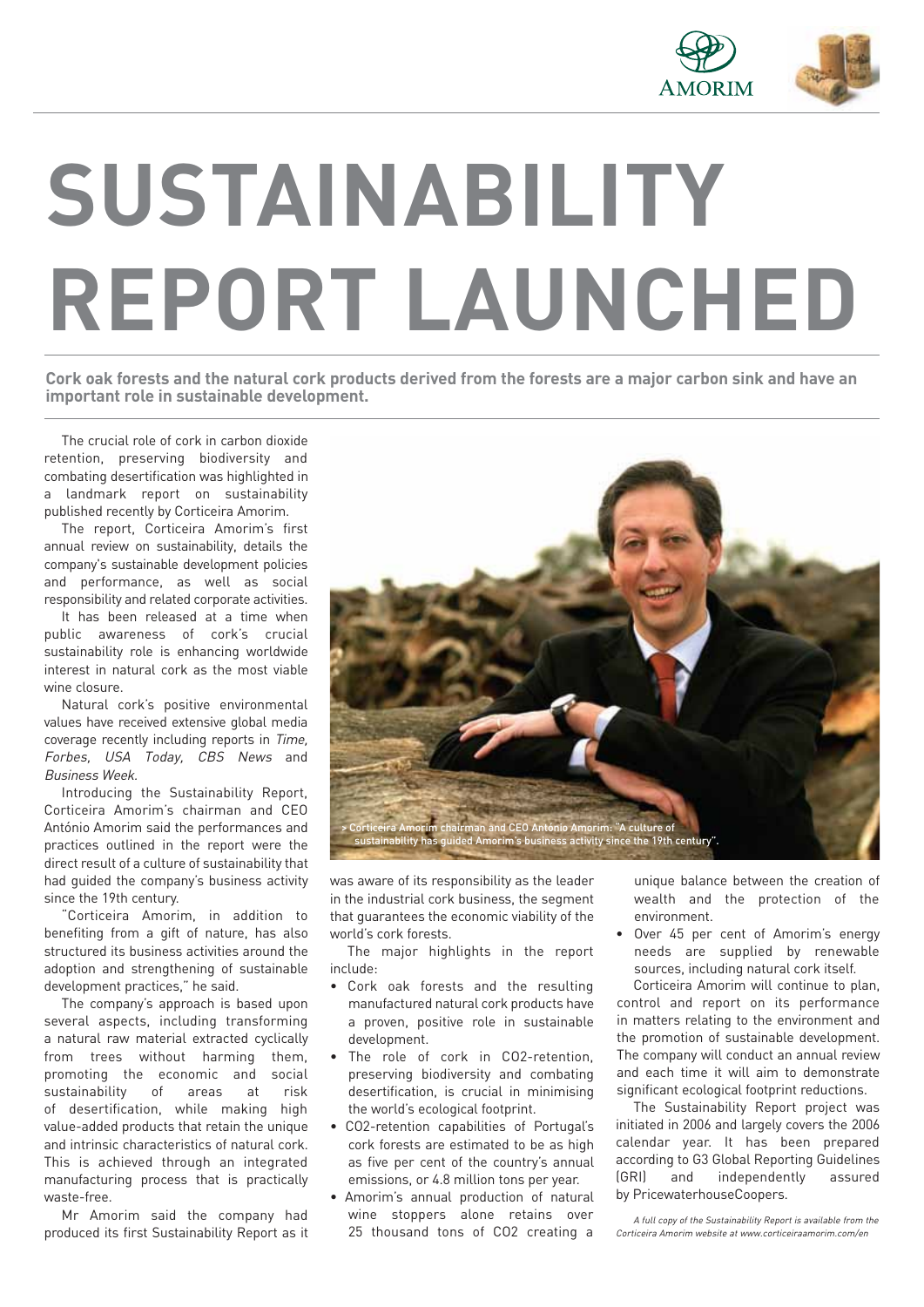

# **A SENSE OF PLACE**

Widely regarded as producing some of Australia's best shiraz, Jasper Hill winery and its founders Ron and Elva Laughton are this year celebrating the 25th anniversary of their first vintage.

Their story, over two-and-a-half decades, is one of innovation, passion, adversity and ultimately, success.

A small winery of 25 hectares, Jasper Hill produces about 3000 cases a year. The vineyards were planted in the Heathcote region of Victoria in the mid 1970s with the aim of producing "bloody good shiraz".

If you trail through the accolades the winery has received, that objective has been well and truly achieved. But it hasn't always been easy and there has been heartache along the way.

The biggest setback came in 1987 when a bushfire wiped out an entire vintage. Jasper Hill famously produced wine that year as the local industry supplied the Laughtons with enough grapes to release

### **CLOSURE OF CHOICE**

A survey of French, British, Australian and American consumers, conducted by leading US research firm Tragon Corporation, has found that natural cork remains the closure of choice for US consumers for all occasions.

Significantly, for frequent purchasers of wine above US\$15.00, the desire for a natural cork was the most important factor in their buying decision — ahead of wine region, style and even price.

Another survey finding was that while price was the most important factor for consumers purchasing wine under US\$8.00 a bottle, the second was having a natural cork.

The survey results were presented by Jane Robichaud, a food and wine expert, at the 2007 Unified Wine & Grape Symposium in Sacramento, USA, early this year.

"We were interested in measuring the importance of variables that drive consumer purchasing decisions," said Robichaud.

"The US market is very different from the others. In the UK and Australia the acceptance of screwcaps and synthetics is greater, while in France and the US natural cork is still the closure of choice."

a shiraz they labelled 'Friends'.

Dig below the surface and the Jasper Hill tale is enthralling — in fact talking below the surface about the "living soil" is something Ron Laughton is happy to do.

Our aim is to make great wine with minimal intervention — to allow the individual vineyard's 'terroir' or sense of place to express itself," Ron says.

"I had high ideals of growing good shiraz and as a purist I wanted to do it without irrigation and with the shiraz on their own roots (not grafted onto American rootstock).

That was my starting criteria, but I also had an underlying desire to not use any chemicals in the vineyard.

"I wanted to make wine as cleanly as possible and if I was able to do so organically my family and I would benefit and my farm would be better off."

As a result, no artificial or synthetic agrochemical herbicides, fungicides, insecticides or fertilisers have ever been applied to the Jasper Hill vineyard.

In 1998 Ron and Elva took the approach a step further by adopting biodynamic principles — including making their own composts and the timely application of them.

The health and fertility of the vinevard gets back to the healthy life of the soil, which shows in the balance and elegance of the wine," Ron says.

Jasper Hill does not promote the fact that it is an organic/biodynamic winery, however Ron says he knows he has customers who are proud to drink a wine made under a green philosophy.

That philosophy extends to his choice of closure.

"I couldn't sleep at night knowing that my wine was in contact with the artificial synthetic compound inside a screwcap," he said.

"My wines will easily live for 20 years and I don't like the idea of that wine being in contact with a synthetic compound acting as the seal.





"From a green perspective, cork is a natural renewable product and the cork oak tree sucks carbon dioxide from the atmosphere — those are positives as far as I'm concerned."

Ron says the fact that he knows how his wines behave under cork is another important factor in his choice of closure.

"To me it is an attribute that we understand that a wine ages gracefully under cork even though we are still admitting that we don't know why," he said.

Ron is quick to point out that wine taint resulting from the closure is unacceptable at any level, but says he has experienced a very low incidence by purchasing quality corks.

"I'm at the premium end of the market where I can afford to buy the best corks available. You get what you pay for," he said.

"Cork producers have cleaned up their act through research and processing changes and I think we are getting close to the point where we can guarantee to the wine purchaser that the cork will be TCA free.

"I have used Amorim corks exclusively since day one and it has been a good relationship between buyer and supplier over 25 years. I don't have any great demands on Amorim other than I expect good corks — and they give them to me."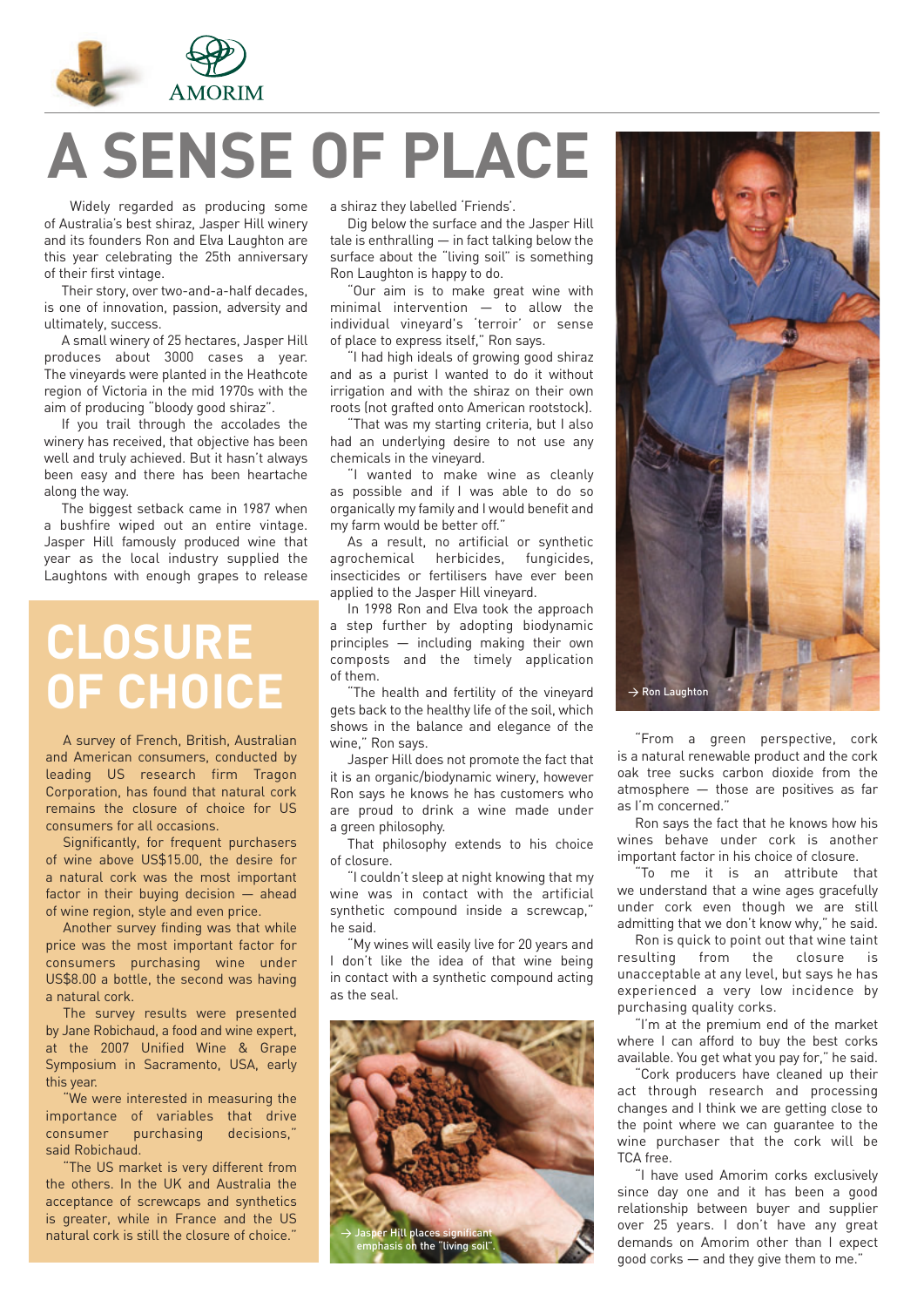

## **WINERY LEADS ON ENVIRONMENT**

Willamette Valley Vineyards in the US has become the first winery in the world to achieve Forest Stewardship Council (FSC) certification for its use of cork stoppers harvested from responsibly managed forests.

Based in Oregon, the winery has been awarded FSC 'chain of custody' certification by the Rainforest Alliance.

"Cork stoppers from responsibly managed forestlands are the only choice for wineries that want to have a positive environmental and social impact," said Jamie Lawrence, European Forestry Division manager for the Rainforest Alliance.

"Willamette's commitment to supporting responsible cork production in rural communities in the Mediterranean is commendable and progressive, fitting of a world-class winery that focuses on making sustainable choices."

The corks used by Willamette Valley Vineyards are processed at Amorim's FSC-certified production facilities in Portugal.

The Rainforest Alliance was responsible for awarding FSC certification at each step throughout the process, beginning with certifying the world's first cork forest in Portugal in 2005, later certifying the cork manufacturing facilities owned by Amorim, and now certifying Willamette Valley Vineyards.

The announcement follows the release earlier this year of the African Dawn range of wines in Europe with FSC-certified Amorim corks.

Willamette Valley Vineyards produces

100,000 cases of principally pinot noir annually that is distributed throughout the United States, Canada and the Pacific Rim.

Starting with the 2006 vintage bottled in July, the winery will now use FSCcertified Amorim corks in all its bottles. The corks will be imprinted with the FSC and Rainforest Alliance logo and bottle labels will also bear both certification seals.

"We think about every aspect of how we can walk as softly as possible in pursuing our goal of making world-class pinot noir," said Jim Bernau, founder and president of Willamette Valley Vineyards.

"The question is: What is the best choice for the long-term health of the planet? The clear answer is natural cork that comes from a responsibly managed forest."

Carlos de Jesus, marketing and communications director for Amorim, the world's first FSC-certified cork company, congratulated Willamette.

"The wine industry is responding to a demand by informed consumers that will result in the conservation of fragile ecosystems and the reduction of the industry's carbon footprint," he said.





### **RECYCLING PROGRAM FOR UNITED STATES**

Amorim Cork America has launched a pilot program in the state of Oregon to collect and recycle one ton of natural wine corks over the next 12 months.

The program, called ReCork America, is headed by Jack Squires, the former general manager of Amorim Cork America who now works for the company in a consulting role.

Collection points will ultimately include wineries, wine and spirit retailers, restaurants, grocery stores and other locations where wine is consumed or purchased.

"Amorim has taken a leadership role by producing sustainable natural products for many years and the development of this recycling program is a perfect fit with the company's environmental policies," said Squires.

"Consumers worldwide are demanding eco-friendly choices and are genuinely concerned about carbon emissions and product reuse. Fortunately for us, we have a product that actually reduces C02 levels and is 100 per cent recyclable."

Squires said the plan is to start small and grow as the interest in cork recycling in the US builds.

Our goal is to collect one ton of natural corks in the first 12 months of the program — that's approximately 300,000 corks," he said.

The collected corks will be sorted to remove any alternative closures and stored while a processing partner is selected.

ReCork America is investigating several processing options that include a manufacturer of green building materials and a supplier of cork flooring and insulation.

The ultimate goal is to select a recycling method that minimises the output of additional carbon and is environmentally and financially sound.

Amorim has received support from The Oregon Environmental Council, Willamette Valley Vineyards and SOLV, an Oregonbased environmental organisation.

Additional information: www.recorkamerica.com